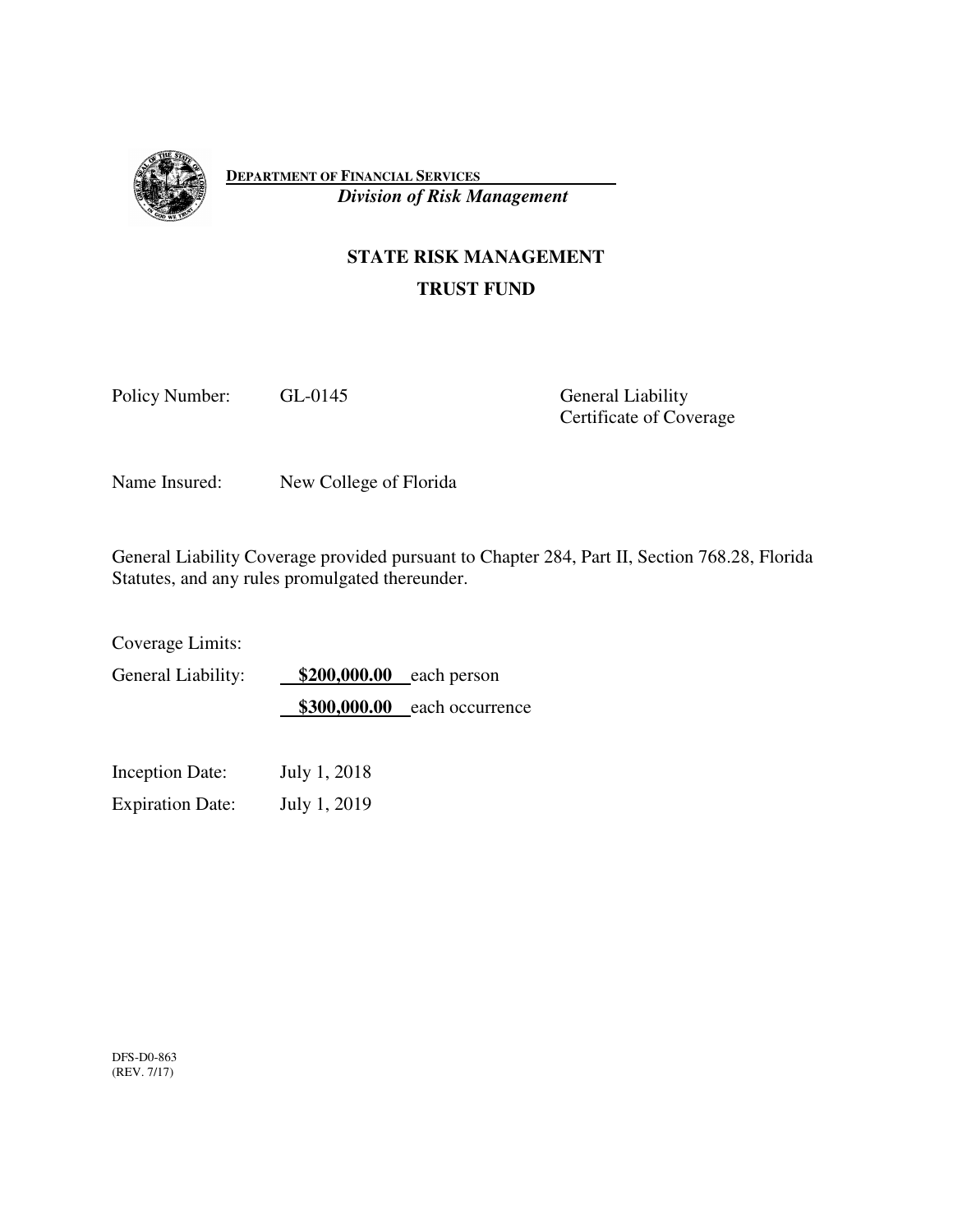

### *Division of Risk Management*

## **STATE RISK MANAGEMENT TRUST FUND GENERAL LIABILITY CERTIFICATE OF COVERAGE**

In consideration of the provisions and stipulations contained herein or added hereto and for the premium charged, the State Risk Management Trust Fund, hereinafter referred to as the "Fund", certifies that the State department or agency named in this certificate is hereby provided general liability coverage. Coverage shall be effective on the inception date at 12:01 a.m. standard time.

This certificate is comprised of the foregoing provisions and stipulations, together with such other provisions and stipulations as may be added hereto by the Fund in the future:

#### **I. COVERAGES**

**General Liability Coverage--Bodily and Property Damage**

To pay on behalf of the insured all sums which the insured shall become legally obligated to pay as damages for injury or loss of property, personal injury, or death caused by the negligent or wrongful act or omission of any officer, employee, agent or volunteer of the named insured, as such terms may be further defined herein or by administrative rule, while acting within the scope of his office or employment, pursuant to the provisions and limitations of Chapter 284, Part II and Section 768.28, Florida Statutes.

### **II. DEFENSE, SETTLEMENT, SUPPLEMENTARY PAYMENTS**

With respect to such coverage as is afforded by this certificate, the Fund shall:

- (a) defend any proceeding against the insured seeking such benefits and any suit against the insured alleging such injury and seeking damages on account thereof, even if such proceeding or suit is groundless, false, or fraudulent. The Fund will investigate all claims filed against the insured in order to determine the legal liability of the insured and to determine damages sustained by the claimant. The Fund will negotiate, settle, or deny the claim based on these findings and appropriate Florida law.
- (b) pay all premiums on bonds to release attachments and on appeal bonds required in any such defended suit for an amount not in excess of the applicable limit of liability established in this certificate;
- (c) pay all expenses incurred by the Fund, all costs taxed against the insured in any such suit, and all interest accruing after entry of judgment until the Fund has paid, tendered, or deposited in court that part of such judgment as does not exceed the limit of the Fund's liability thereon;
- (d) pay expenses incurred by the insured for such immediate medical relief to others as shall be imperative at the time of the accident.

### **III. DEFINITIONS**

- (a) Named Insured The department or agency named herein.
- (b) Insured State department or agency named herein, their officers, employees, agents or volunteers.
- (c) Volunteer Any person who of his own free will, provides goods or services to the named insured, with no monetary or material compensation as defined in Chapter 110, Part IV, Florida Statutes.
- (d) Agent Any person not an employee, acting under the direct control and supervision of a state agency or department, for the benefit of a state agency or department.
- (e) Automobile A land motor vehicle, trailer, or semi-trailer designed and licensed for use on public roads (including machinery or apparatus attached thereto), but does not include mobile equipment.
- (f) Mobile Equipment A land vehicle (including machinery or apparatus attached thereto), whether or not self-propelled; (1) not subject to motor vehicle registration, or
- (2) maintained for use exclusively on premises owned by or rented to the named insured, including the ways immediately adjoining, or
- (3) designed for use principally off public roads, or
- (4) designed or maintained for the sole purpose of affording mobility to equipment of the following types forming an integral part of or permanently attached to such vehicle; power cranes, shovels, loaders, diggers and drills; concrete mixers (other than the mix-in-transit type); graders, scrapers, rollers and other road construction or repair equipment; aircompressors, pumps and generators, including spraying, welding, and building cleaning equipment; and geophysical exploration and well-servicing equipment.

### **IV. EXCLUSIONS**

This certificate does not apply:

- to bodily injury or property damage arising out of the ownership, maintenance, operation, use, loading or unloading of:
	- (1) any automobile owned or operated by or rented or loaned to any insured, or
	- (2) any other automobile operated by any person in the course of his employment by any insured, but this exclusion does not apply to the parking of an automobile on premises owned by, rented to, or controlled by the named insured or the ways immediately adjoining, if such automobile is not owned by, rented, or loaned to any insured;
- (b) to any action which may be brought against the named insured by anyone who unlawfully participates in riot, unlawful assembly, public demonstration, mob violence, or civil disobedience if the claim arises out of such riot, unlawful assembly, public demonstration, mob violence, or civil disobedience;
- (c) to any obligation for which the insured or the Fund may be held liable under any employer's liability or workers' compensation law;
- (d) to property damage to property owned or occupied by the insured;
- (e) to property damage to premises alienated by the insured arising out of such premises or any part thereof;
- (f) to loss of use of tangible property which has not been physically injured or destroyed, resulting from:
	- (1) a delay in or lack of performance by or on behalf of the named insured of any contract or agreement;
	- (2) the failure of the named insured's products, or work performed by or on behalf of the named insured to meet the level of performance, quality fitness, or durability warranted or represented by the named insured;
- (g) to property damage to the named insured's products arising out of such products or any part of such products;
- (h) to property damage to work performed by or on behalf of the named insured arising out of the work or any portion